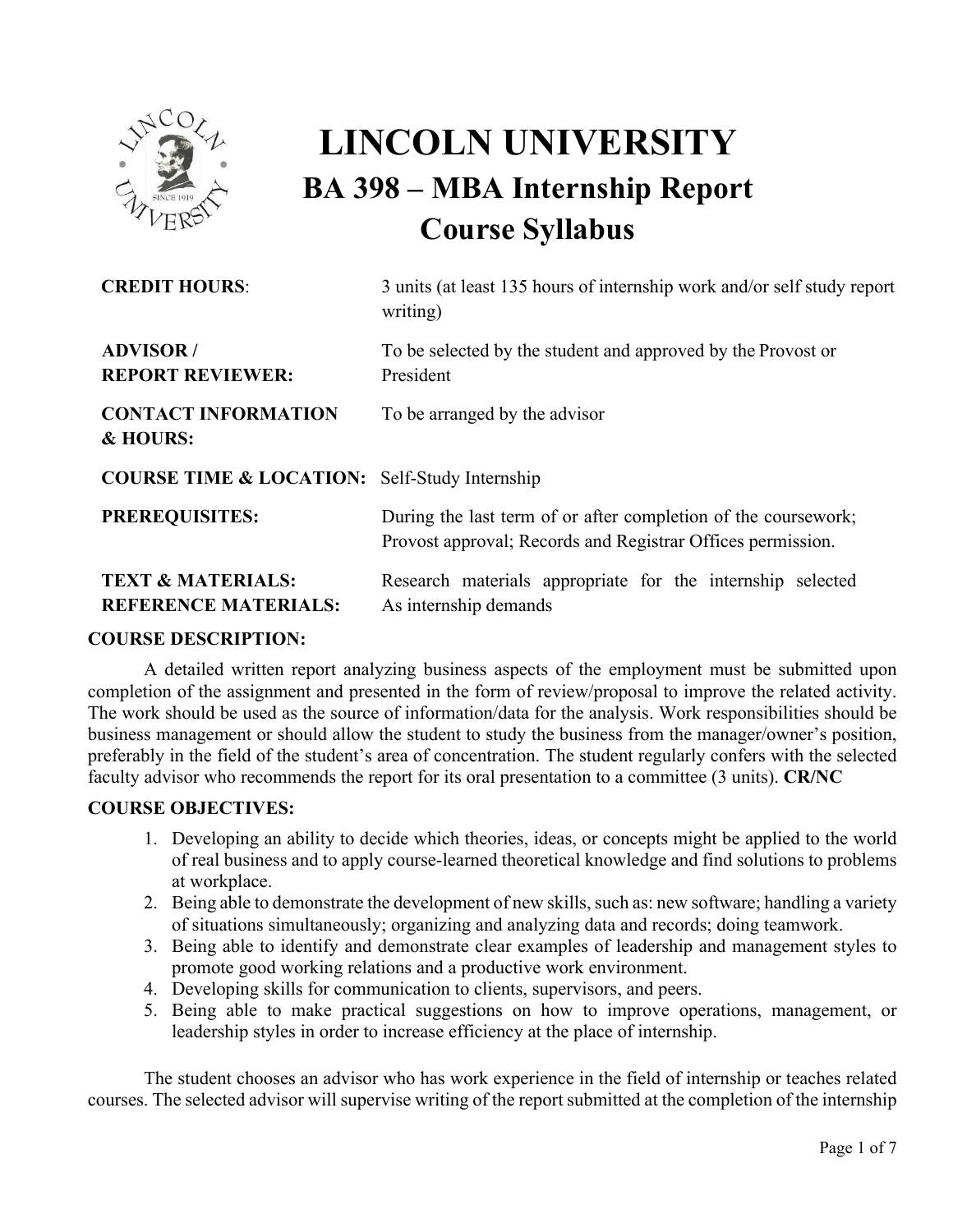period. The grade for this course is given on the basis of student's analytical results and presentation in front of a graduate committee.

The attached **recommendations for writing the internship report** will be used by the faculty advisor to assess student's business analysis and issue a grade for the course.

# **COURSE PROCEDURES AND REQUIREMENTS:**

6. During the initial registration, students taking this course should submit the following documents to the Registrar Office:

A). **Proposal Approval Form** (attached) filled in and signed by the student and by the proposed Lincoln University (LU) faculty advisor, then approved by the Provost or the President;

B)\*. A **job offer letter** from the host organization with the name, title, full contact information, and signature of a person responsible for hiring in the company;

C)\*. **Agreement for Internship** signed by the work supervisor and the LU faculty advisor.

\*Not required for the registration **if** the actual work was performed earlier and only the analytical report is to be written.

- 7. During the internship terms, students should submit the **Progress Form** (attached) to the Registrar Office as necessary and at the appropriate times (described in the form), filled in and signed by the LU faculty advisor.
- 8. The extension of the internship to the second term is allowed only if at least 60% of the work has been completed at the end of the initial internship term. If the achieved percentage is 60% or above in the internship term, and the student continue working with the same employer and LU faculty advisor, the course can be extended for one additional term with 1 unit.
- 9. If the internship is continuing with the same company and the original job offer did not specify the expiration date of the work, a new job offer letter is not required for the next term with the student's personal statement declaring that it is the same company internship.
- 10. If the achieved percentage is less than 60%, a grade **Y** (no basis for grade) or **NC** (no credit) will be given for the internship course. In such cases, students wishing to continue the internship in the subsequent academic term will have to re-register the course with 3 units.
- 11. If students change either the Internship Company or LU faculty advisor, they must re-register the course.

# **Course Learning Outcomes for BA 398 are the same as the MBA Program Learning Outcomes (PLO) due the course is the assessment one.**

## **BA 398 CLO / MBA PLO**

*Students graduating our MBA program will be able to:*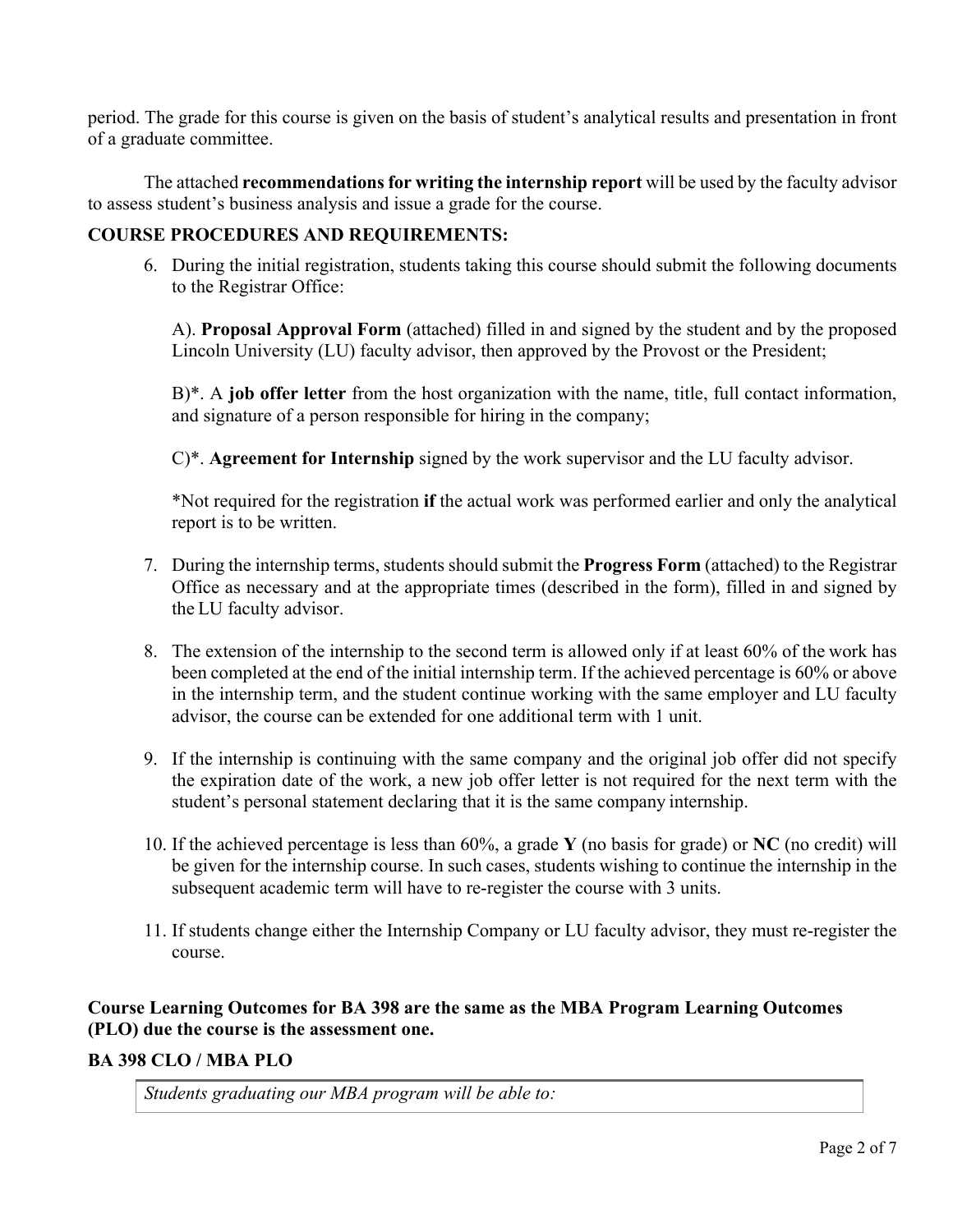| $\mathbf{1}$            | Develop and exhibit applied and theoretical knowledge in the field of management and    |
|-------------------------|-----------------------------------------------------------------------------------------|
|                         | business administration                                                                 |
| $\overline{2}$          | Use theoretical knowledge and advanced problem-solving skills to formulate solutions    |
|                         | and identify risks in the following fields: international business, finance management, |
|                         | general business, human resources management, management information systems,           |
|                         | marketing management                                                                    |
| 3                       | Communicate within a highly specialist environment that allows the presentation of      |
|                         | critiques of complex strategic matters                                                  |
| $\overline{\mathbf{4}}$ | Demonstrate autonomy, creativity, and responsibility for managing professional          |
|                         | practices                                                                               |
| $\overline{5}$          | Demonstrate leadership and set strategic objectives for team performance                |
| 6                       | Identify ethical issues/problems in business organizations and reach decisions within   |
|                         | ethical framework                                                                       |
|                         |                                                                                         |

**Assessment 1:** Internship report evaluated by the advisor

**Assessment 2:** Internship report and presentation evaluated by the committee.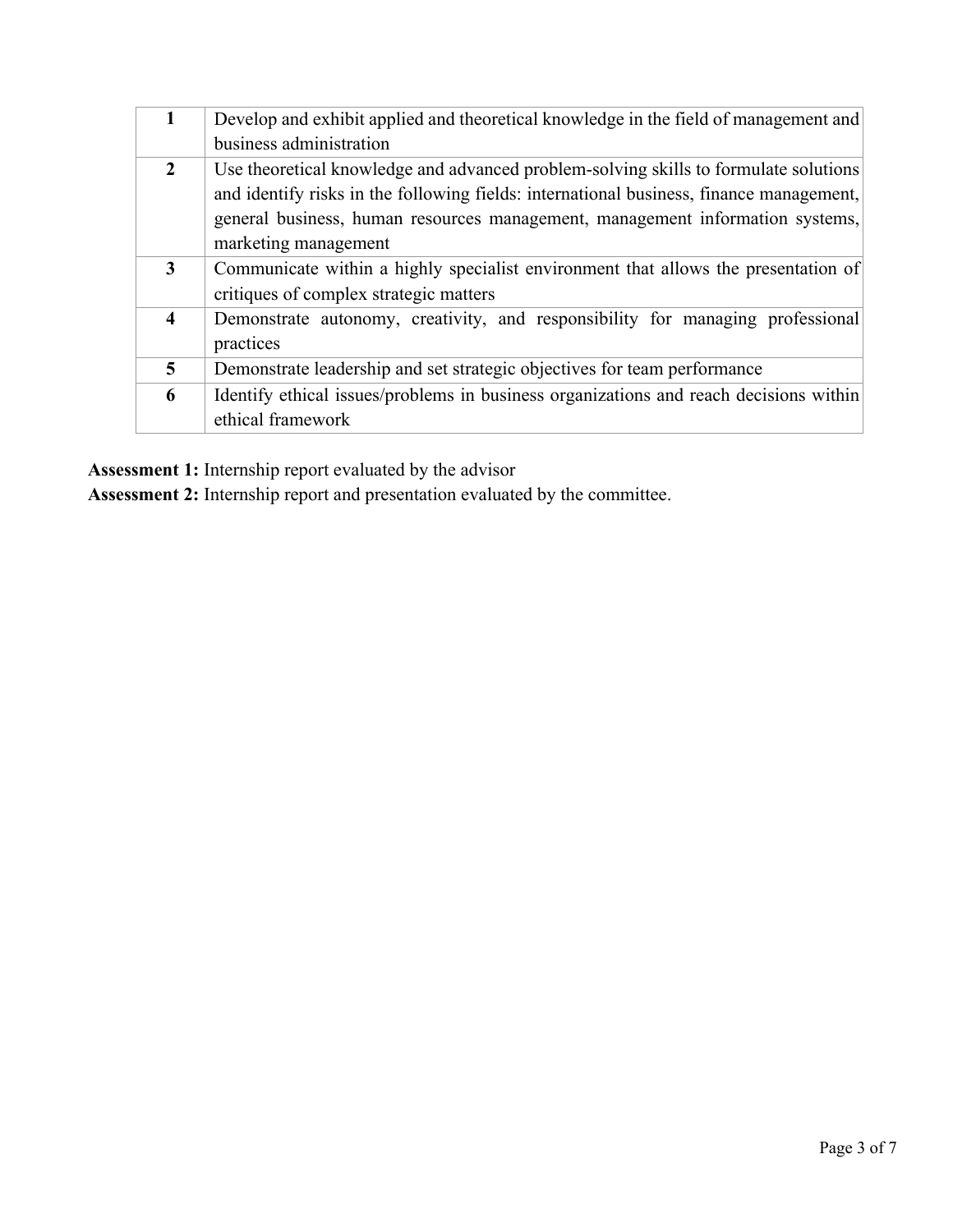## **APPENDIX – MEMORANDUM from PROVOST**

| To:      | All Students Enrolling in BA 398 MBA Graduate Internship Report |
|----------|-----------------------------------------------------------------|
| From:    | Dr. Alexander Anokhin, Acting Provost                           |
| Subject: | BA 398 Activity, Conditions, and Responsibilities               |

To begin with, you must have either completed BA 390 or at least be enrolled in BA 390 at the time of registering for this Graduate Internship (BA 398) course.

The reason, of course, is that your analysis of your internship is based on what you learned through your coursework at Lincoln University, and if applicable, this course should be an expansion of any BA 381 - 386 internships (if taken) in your concentration. It is important to emphasize that the focus of the internship report is an analysis of your work at an organization. BA 398 requires that you complete a written report and make a presentation before a graduate faculty committee. The graduate faculty committee is responsible for evaluating your report and presentation, and issuing a "CR" or "NC" grade for your work or "IP" if additional work is required.

One of the first things to consider once you've found an internship is to identify who you would like to be your faculty advisor. If you completed an internship as an elective course (BA 381-386) in your concentration, you may request that this advisor serve as your BA 398 advisor. You are not required to keep the same advisor. However, the Provost or President will still need to approve this advisor. If you have not already identified an advisor, you can review the areas of expertise and research interest of individual faculty members that are listed on the faculty page of Lincoln University's website. In addition, you can contact faculty members and inquire if they are willing to serve as your advisor. If a faculty member agrees to be your advisor, they should be added to your BA 398 proposal approval form.

Once you have obtained a formal and/or informal job description from your internship supervisor, you should consult with your Faculty Advisor to determine the best way for you to collect and analyze data about the work you are doing with the organization. Additionally, your data collection and subsequent analysis needs to address each part of the required format (attached). If you previously completed a 381-386 internship in your concentration, you can use this same position and organization for your BA 398 internship. Please note that if you choose to build upon your 381-386 internship experience, you will need to include more details, analysis, and depth to your BA 398 internship report.

To keep aware of your progress and of the sufficiency of the work being done, you are responsible for consulting with your Faculty Advisor no less than once a month, you are encouraged to meet with the advisor face-to-face, but you can use e-mail or some other method as long as your advisor approves this method. The purpose is to guide and evaluate your progress. DO NOT DO THIS INTERNSHIP ANALYSIS ALONE. To wait for one or two full semesters while doing such work alone and not working with an advisor has resulted in many students having unapproved internships, incorrect project form and content, and generally negative results. Working with your Faculty Advisor will result in quality work done easily and with minimum revisions, especially with attention directed to matters of content analysis, focus, and required structure.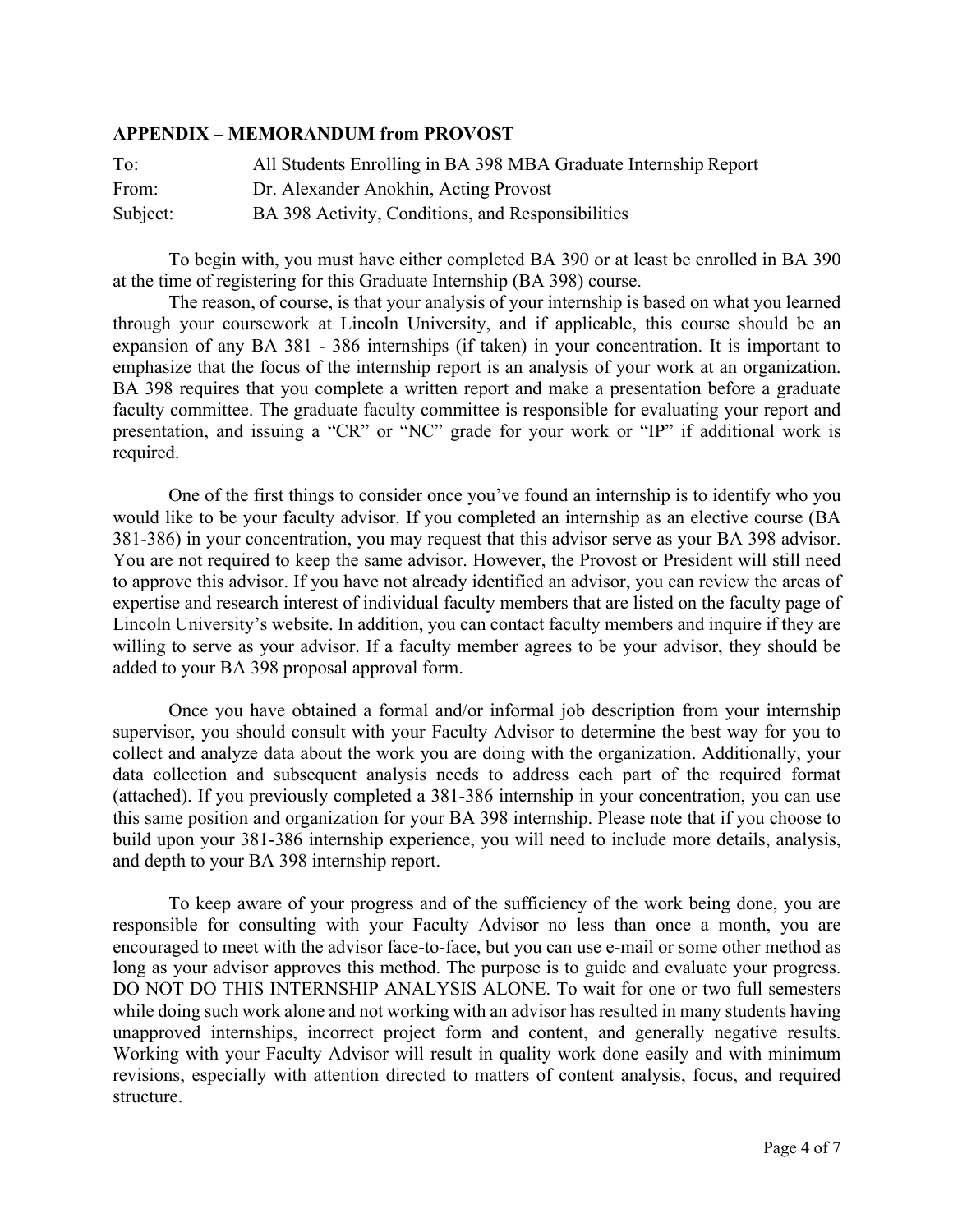Once your internship analysis report is completed, it must be reviewed and initially approved by your Advisor. Then you are required to submit your paper to the LU Library so they can send it to Turnitin on your behalf, which checks for evidence of plagiarism. The library will provide you with the results, which will allow you to make corrections before submitting it to your advisor. Once you are satisfied with your final draft send it to your advisor. Your advisor's review and approval will ensure that the approved report format was used and that it can, in his/her evaluation, earn a "CR" grade by the committee.

The next step is to submit five copies of your written report to the Registrar office and to schedule a presentation in front of a graduate faculty committee. For your presentation, remember that your committee is familiar with the contents of your written report; consequently, the committee is very interested in learning directly from you about your experience and analysis of the work you did with the organization. You should provide a brief overview of the organization and then spend a majority of your time on your work experience, evaluation, and recommendations. The presentation schedule is determined by the Registrar office, and there needs to be at least two calendar weeks between when the five copies are received and the day of the presentation. Typically, Admissions reserves blocks of time at the beginning and end of the semester. Reports may be screened before the presentation date to ensure the correct report format is followed. Those that do not contain the required format may be re-scheduled at the discretion of the graduate committee. The committee consists of two or more graduate faculty members selected by the Provost or President. Your Faculty Advisor is a non- grading or ex-officio member of the committee who is present during your presentation to answer any clarifying questions the committee members may have concerning your presentation and/or report. Your advisor is not a co-presenter with you. The graduate committee will evaluate your presentation and written report, and determine whether or not you will receive credit for the project in the form of a "CR" or "NC" grade. If the committee determines that the presentation and report do not meet a "CR" grade standard, it may give a provisional grade "IP" providing written general feedback concerning any areas of deficiency giving This may include the committee's request to submit the report to Turnitin again. The committee and your faculty advisor do not function as editors so it will be just general feedback. It will be up to the student under the guidance of the faculty advisor to address any deficiencies, and to provide a revised and/or corrected copy of the written report to the committee. When the revised version is approved by the committee the grade "CR" is assigned. The committee may also require the student to make a second presentation.

The internship report is considered a formal academic report. Lincoln University's *MBA Thesis Manual*, which is available for download (pdf) from the University website (www.lincolnuca.edu/studentlife/researchassist), is an excellent resource along with the current edition of the APA manual. Your Faculty Advisor will provide guidance concerning their style preference. Unless the Faculty Advisor indicates otherwise, students should use APA style (www.apastyle.org) for citing references and for formatting his or her report.

## **LEARNING OBJECTIVES (all four must be satisfied)**

- 1. Demonstration of the mastery of the MBA coursework.
- 2. Application of academic learning to the practical problems and situations of a business workplace.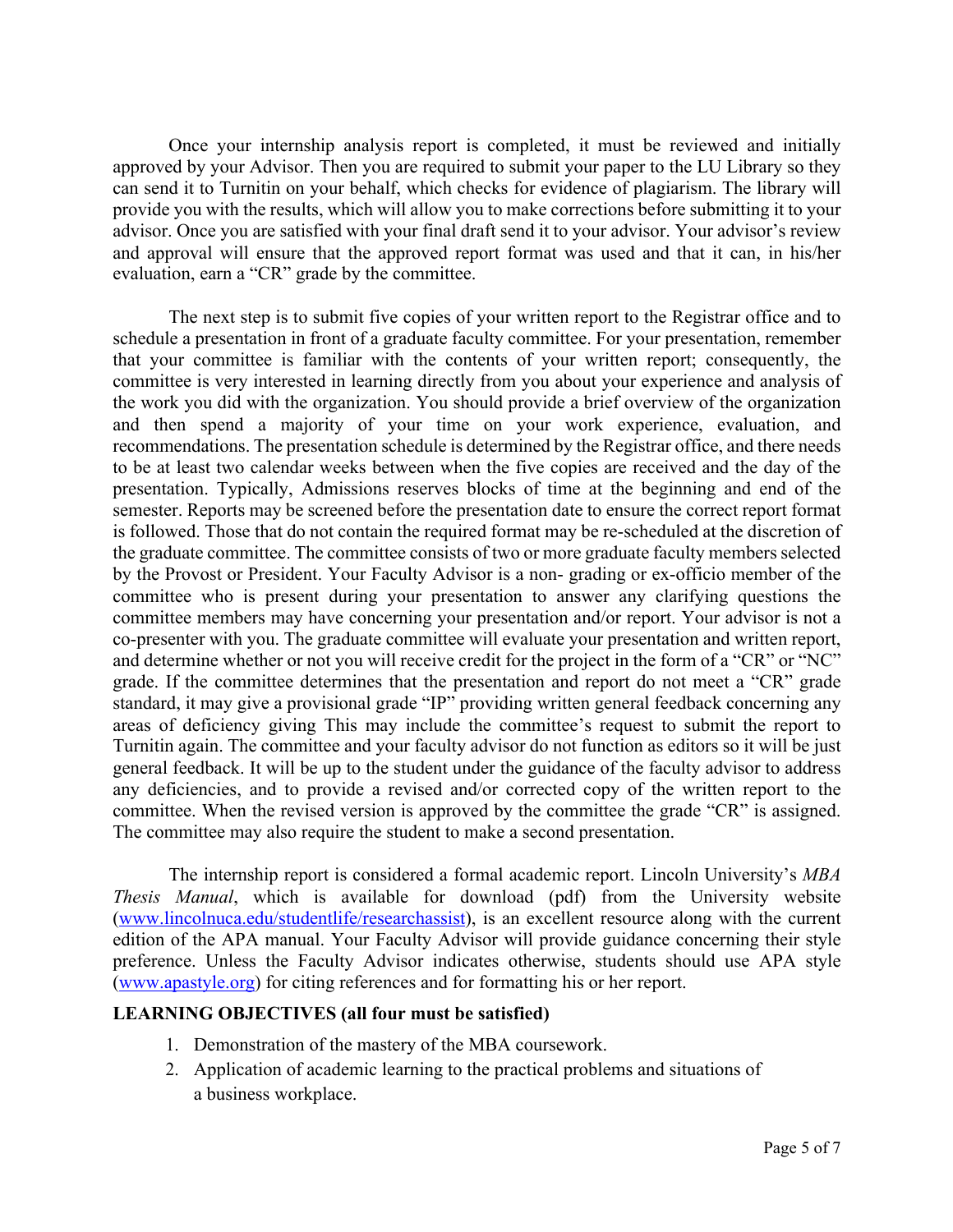- 3. Training in professional report writing under supervision.
- 4. Development of professional-level problem assessment skills, with experience in making professional recommendations.

# **CRITERIA FOR GRADING AND ASSESSMENT**

The internship report shall have three components: descriptive, analytical, and documentary. Each of these components must be complete. The analytical component will be weighted as 50% with the descriptive and documentary components each weighted as 25% of the grade for the report. Grades of **CR or NC** will be finally given. A conditional passing grade IP may be assigned by the committee for a maximum of 1 month for the report to be corrected. The completed written report must be presented to and approved by the committee before any credit is awarded. The final copy should be given to LU library.

#### **COMPONENTS OF REPORT**

#### **Descriptive Component**

The report's descriptive component should introduce the report and be brief in relation to the central, analytical component of the work.

These questions should be addressed in the introductory descriptive summary: What is the background and specific business of the company and/or department in which the internship was performed? What work was performed for the company? What was the intern's job title? What was the intern's work schedule? What were the internship duties, work assignments, and projects completed? Why/how were these tasks important to the organization? Why were they assigned? Why are they significant? What courses completed at Lincoln University were the most or the least applicable to your internship? Did the internship make good use of your technical background? Finally, how did the internship contribute to your career goals? The faculty advisor may require additional descriptive text.

#### **Analytical Component**

The analytical component, the major focus of the report, requires the student to address a specific topic, subject, issue, question, or problem related to the work of their internship placement. This topic may be based on the work assigned to the student by the internship supervisor or on an additional analysis of an issue related to the internship. This topic must be selected in consultation with the faculty advisor by the end of the first month of the internship.

The analytical component should relate academic knowledge to practical experience. Its purpose is to help the student develop written and analytical skills. The student will not only gather information but interpret, organize and present it clearly and understandably. Whatever style of analysis is undertaken with the approval of the advisor, the analytical component must conclude with specific practical recommendations related to the matter analyzed.

#### **Documentary Component**

All documentation necessary to demonstrate the fulfillment of all university and workplace requirements should be attached to the report. This should include a copy of the original internship proposal as well as any assessment made of student work by student or others, especially if student was given a formal written evaluation. A record of hours worked should be included. Samples of work completed during the internship may be included. A brief entry log of meetings or other communication with supervisors, mentors, advisors, and colleagues relevant to the internship